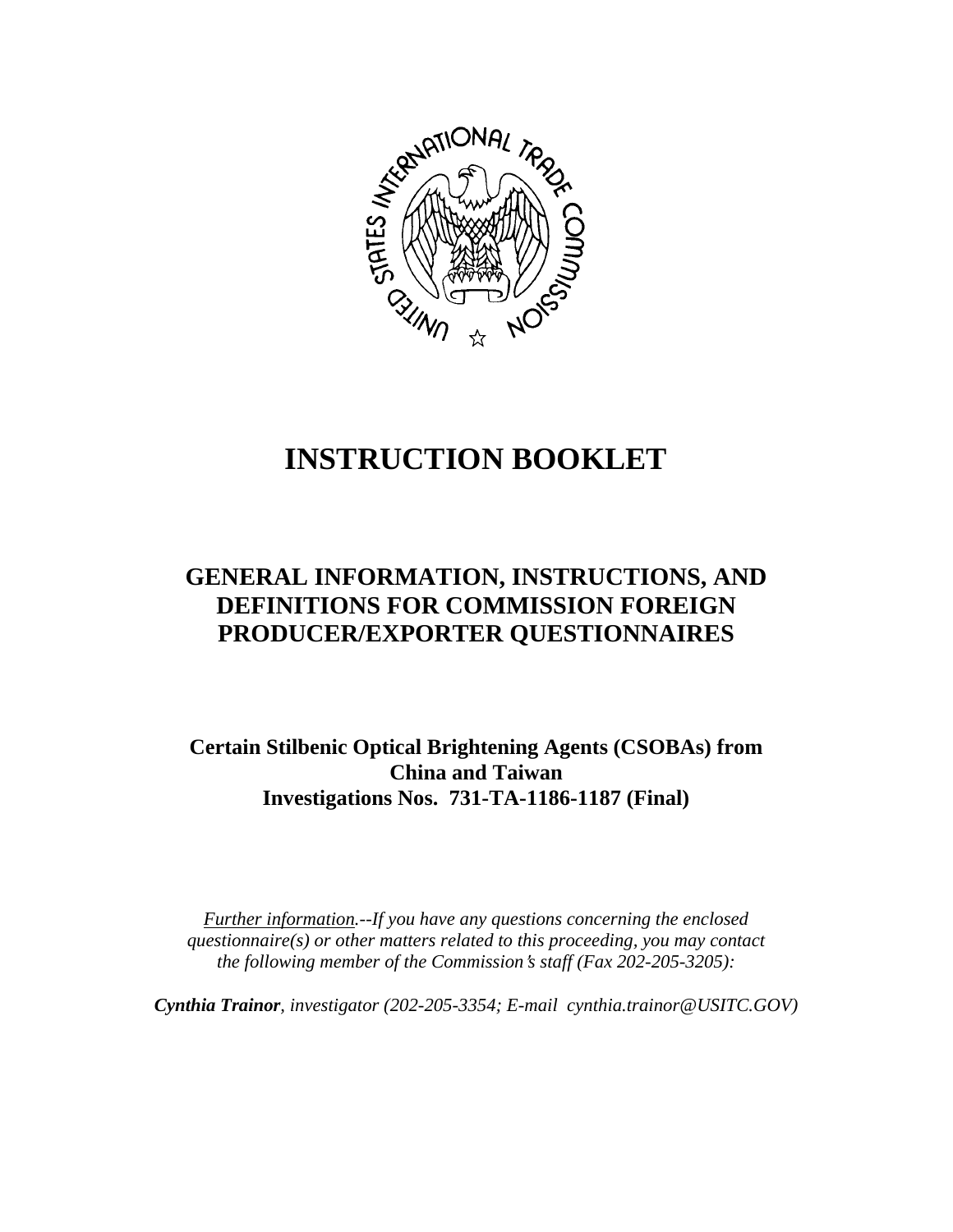## **GENERAL INFORMATION**

**Background.**--This proceeding was instituted in response to a petition filed on March 31, 2011 by Clariant Corp., Charlotte, NC. Antidumping duties may be assessed on the subject imports as a result of this proceeding if the Commission makes an affirmative determination of injury, threat, or material retardation, and if the U.S. Department of Commerce makes an affirmative determination of dumping.

Questionnaires and other information pertinent to this proceeding are available at http://www.usitc.gov/trade\_remedy/731\_ad\_701\_cvd/investigations/2011/stilbenic\_optical\_brightening\_a gents/finalphase.htm. Address all correspondence to the United States International Trade Commission, Washington, DC 20436. Hearing-impaired individuals can obtain information regarding this proceeding via the Commission's TDD terminal (202-205-1810).

*Due date of questionnaire(s)*.--Return the completed questionnaire(s) to the United States International Trade Commission by **no later than January 17, 2012**. Although the enclosed postpaid envelope may be used to return the completed questionnaire, use of an overnight mail service may be necessary to ensure that your response actually reaches the Commission by **January 17, 2012**. If you do not use the enclosed envelope, please make sure the completed questionnaire is sent to the attention of Cynthia Trainor. **Return only one copy of the completed questionnaire(s), but please keep a copy for your records so that you can refer to it if the Commission staff contacts you with any questions during the course of the proceeding.**

*Service of questionnaire response(s)*.--In the event that your firm is a party to this proceeding, you are required to serve a copy of the questionnaire(s), once completed, on parties to the proceeding that are subject to administrative protective order (see 19 CFR § 207.7). A list of such parties is maintained by the Commission's Secretary and may be obtained by calling 202-205-1803. A certificate of service must accompany the copy of the completed questionnaire(s) you submit (see 19 CFR § 207.7).

*Confidentiality*.--The commercial and financial data furnished in response to the enclosed questionnaire(s) that reveal the individual operations of your firm will be treated as confidential by the Commission to the extent that such data are not otherwise available to the public and will not be disclosed except as may be required by law (see 19 U.S.C.  $\S$  1677f). Such confidential information will not be published in a manner that will reveal the individual operations of your firm; however, nonnumerical characterizations of numerical business proprietary information (such as discussion of trends) will be treated as confidential business information only at the request of the submitter for good cause shown.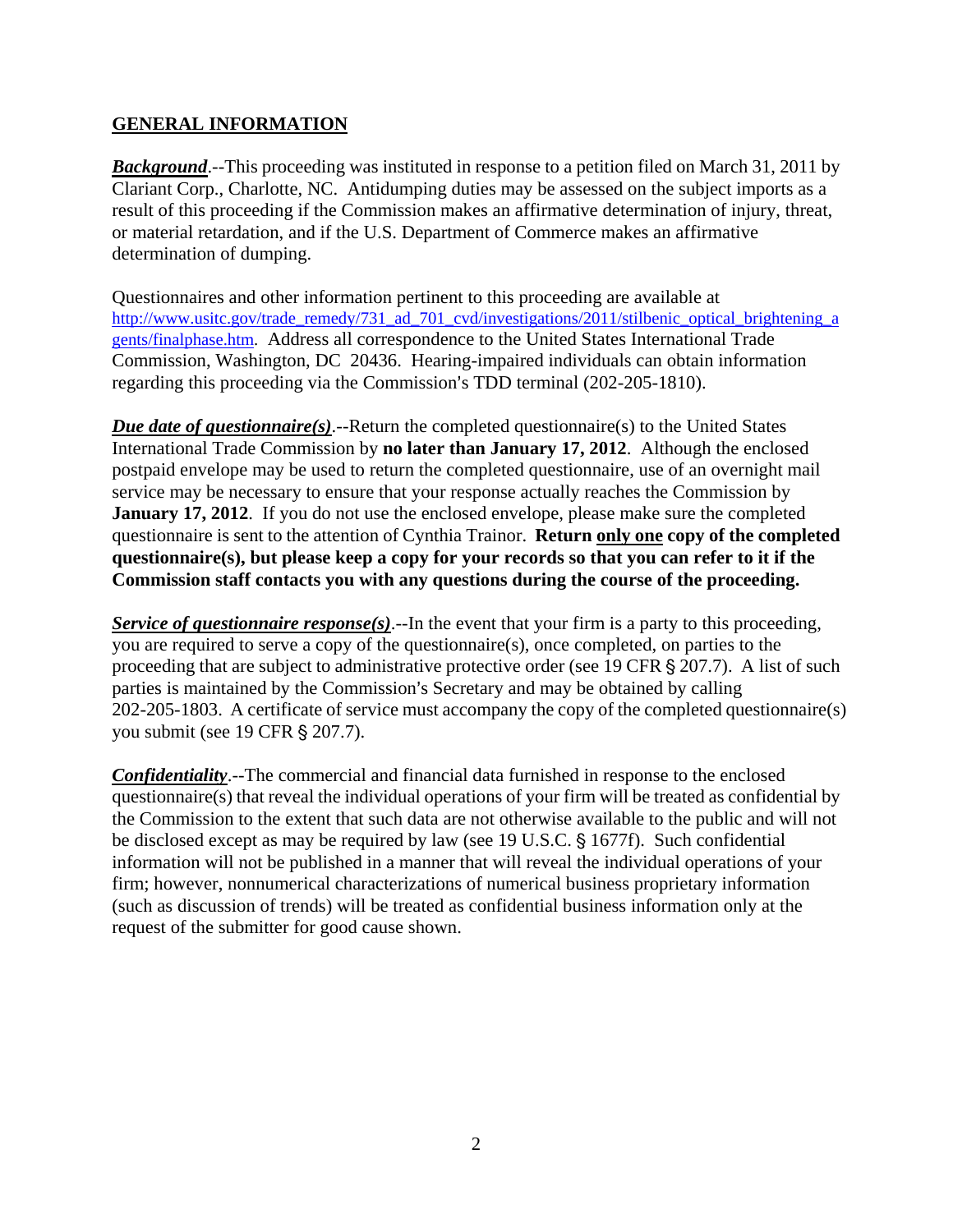# **GENERAL INFORMATION--***Continued*

*Verification***.--The information submitted in the enclosed questionnaire(s) is subject to audit and verification by the Commission. To facilitate possible verification of data, please keep all your workpapers and supporting documents used in the preparation of the questionnaire response(s).**

*Release of information*.--The information provided by your firm in response to the questionnaire(s), as well as any other business proprietary information submitted by your firm to the Commission in connection with the proceeding, may become subject to, and released under, the administrative protective order provisions of the Tariff Act of 1930 (19 U.S.C. § 1677f) and section 207.7 of the Commission's Rules of Practice and Procedure (19 CFR § 207.7). This means that certain lawyers and other authorized individuals may temporarily be given access to the information for use in connection with this proceeding or other import-injury proceedings conducted by the Commission on the same or similar merchandise; those individuals would be subject to severe penalties if the information were divulged to unauthorized individuals.

# **INSTRUCTIONS**

*Answer all questions*.--Do not leave any question or section blank unless a questionnaire expressly directs you to skip over certain questions or sections. If the answer to any question is "none," write "none." If information is not readily available from your records in exactly the **form requested, furnish carefully prepared estimates--designated as such by the letter E<sup>"</sup>--and explain the basis of your estimates**. Answers to questions and any necessary comments or explanations should be supplied in the space provided or on separate sheets attached to the appropriate page of the questionnaire(s). If your firm is completing more than one questionnaire in connection with this proceeding (i.e., a producer, importer, purchaser, and/or foreign producer questionnaire), you need not respond to duplicated questions in the questionnaires.

*Consolidate all establishments in CHINA AND/OR TAIWAN*.--Report the requested data for your establishment(s) located in **CHINA AND/OR TAIWAN**. **Firms operating more than one establishment should combine the data for all establishments into a single report.** 

*Filing instructions*.—Questionnaires may be filed either in paper form or electronically.

*Electronic completion***.--**Your firm is encouraged (but not required) to complete the questionnaire electronically in MS Word format. The MS Word versions of all the questionnaires in this proceeding are available online at the ITC web page or may be obtained directly from the Commission's Investigator, **Cynthia Trainor (cynthia.trainor@usitc.gov, or 202-205-3354)**.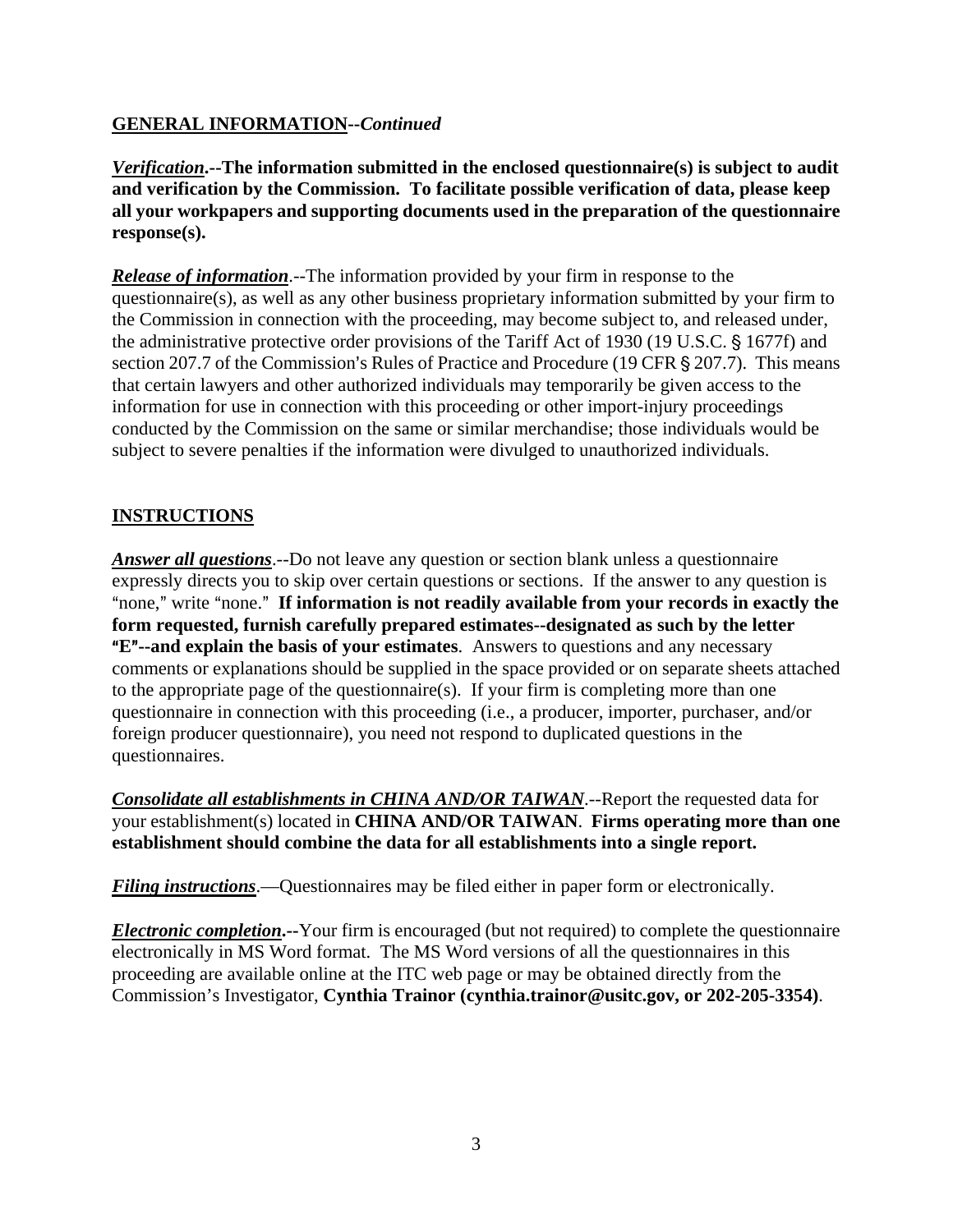#### **INSTRUCTIONS--***Continued*

*Electronic submission***.--**To the degree that it is possible and not overly burdensome, the Commission requests that responding firms submit their questionnaire responses electronically in MS Word format. The submission of questionnaire responses in the MS Word format allows the Commission to compile, assess, and analyze submitted data more promptly. There are three electronic submissions options detailed below. Paper submissions are also accepted.

#### **SUBMISSION OPTIONS**

**• Upload via Secure Drop Box.**—Upload the completed questionnaire in MS Word format along with a scanned copy of the signed certification page (page 1) through the Commission's secure upload facility:

*Web address*: https://dropbox.usitc.gov/oinv/ *Pin*: CSOBA

**• E-mail**.—E-mail your questionnaire to the investigator identified on page 1 of the Instruction Booklet; include a scanned PDF of the signed certification page (page 1). Type the following in the e-mail subject line: BPI Questionnaire, **INV. NO. 1186**. *Please note that submitting your questionnaire by e-mail may subject your firm's business proprietary information to transmission over an unsecure environment and to possible disclosure. If you choose this option, the Commission warns you that any risk involving possible disclosure of such information is assumed by the submitter and not by the Commission.* 

**• Compact disc (CD)**.—Copy your questionnaire onto a CD, include a signed certification page (page 1) (either in paper form or scanned PDF copied onto CD), and mail to the address above. *It is strongly recommended that you use an overnight mail service. U.S. mail sent to government offices undergoes additional processing which not only results in substantial delays in delivery but may also damage CDs.* 

**• U.S. mail or overnight mail service**.—Mail to the following address:

**United States International Trade Commission Office of Investigations, Room 615 500 E Street, SW Washington, DC 20024 (overnight) Washington, DC 20436 (U.S. mail)**

**• Fax**.—Fax to 202.205.3205.

Note: If you are a party to the proceeding, and service of the questionnaire is required, such service should be made in paper form. Pursuant to the applicable Commission rules for the purposes of service. However, all parties are instructed to encourage their clients to complete the questionnaires electronically and to forward any electronically completed questionnaires in the underlying MS Word format to the commission's Investigator (email or upload) at the time of service.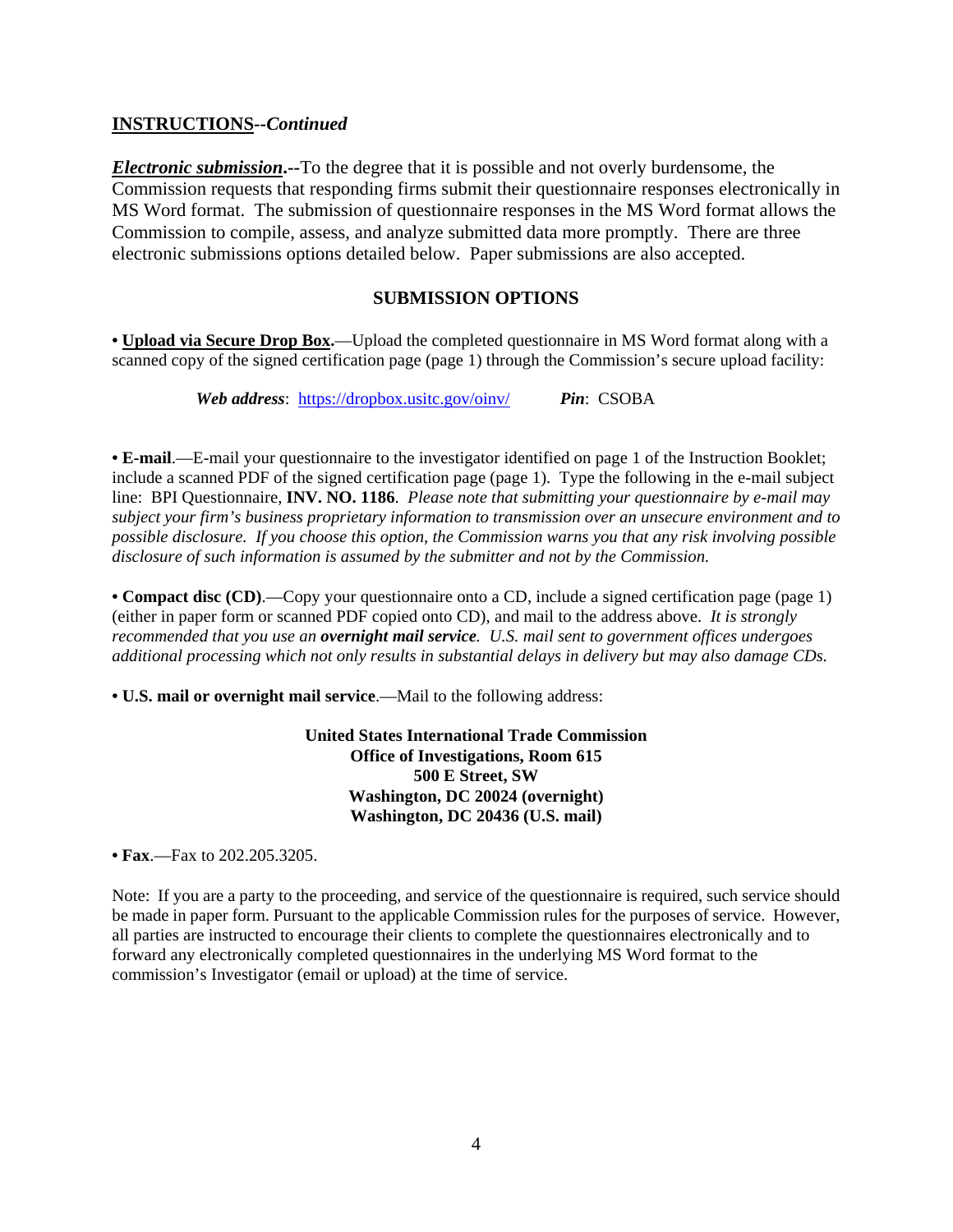# **DEFINITIONS**

*Product*.— The **certain stilbenic optical brightening agents (CSOBAs)** covered by these investigations are all forms (whether free acid or salt) of compounds known as triazinylaminostilbenes (i.e., all derivatives of 4,4'-bis[1,3,5-triazin-2-yl]amino-2,2' stilbenedisulfonic acid), except for compounds listed in the following paragraph. The certain stilbenic OBAs covered by these investigations include final stilbenic OBA products, as well as intermediate products that are themselves triazinylaminostilbenes produced during the synthesis of final stilbenic OBA products.

The compounds **excluded** from these investigations are all forms of

4,4'-bis[4-anilino-6-morpholino-1,3,5-triazin-2yl]amino-2,2'-stilbenedisulfonic acid, C40H40N12O8S2. ("**Fluorescent Brightener 71**"). These investigations cover the above-described compounds in any state (including but not limited to powder, slurry, or solution), of any concentrations of active certain stilbenic OBA ingredient, as well as any compositions regardless of additives (i.e., mixtures or blends, whether of certain stilbenic OBAs with each other, or of certain stilbenic OBAs with additives that are not certain stilbenic OBAs), and in any type of packaging.

These stilbenic OBAs (CSOBAs) are classifiable under subheading 3204.20.80 of the Harmonized Tariff Schedule of the United States (HTS), but they may also enter under subheadings 2933.69.6050, 2921.59.40, and 2921.59.8090. Although the HTS subheadings are provided for convenience and customs purposes, the written description of the merchandise is dispositive.

CSOBAs are characterized by (a) diamminostilbene disulfonic acid ("DAS") as the central moiety in the chemical structure of the molecule; (b) 1,3,5-triazine moieties bonded to the amino groups at the 4 and 4' positions of the DAS moiety; and (c) variable atoms or moieties bonded to the 4 and 6 positions of the 1,3,5-triazine moieties. One of these positions, the 4 or 6, of the 1,3,5-triazine moieties is typically occupied by an aniline moiety with zero, one, or two sulfonate functional groups. The other position, the 6 or 4, of the 1,3,5-triazine moieties is typically occupied by an amino moiety. In triazinylaminostilbenes that are intermediate products produced during the synthesis of final OBAs, the 4 and/or 6 positions may be occupied by chlorine atoms. CSOBAs may be grouped into three categories depending on the number of sulfonate groups on the final molecule:

**Di-category**: a total of two sulfonate groups, which are located at the 2 and 2' positions of the DAS moiety; in solution, the Di-category has approximately 20 percent active ingredient.

**Tetra-category**: a total of four sulfonate groups, which are located at the 2 and 2' positions of the DAS moiety, and at one of the open positions on each of the two aniline moieties (typically at the 4 position); in solution, the Tetra-category has approximately 23 percent active ingredient.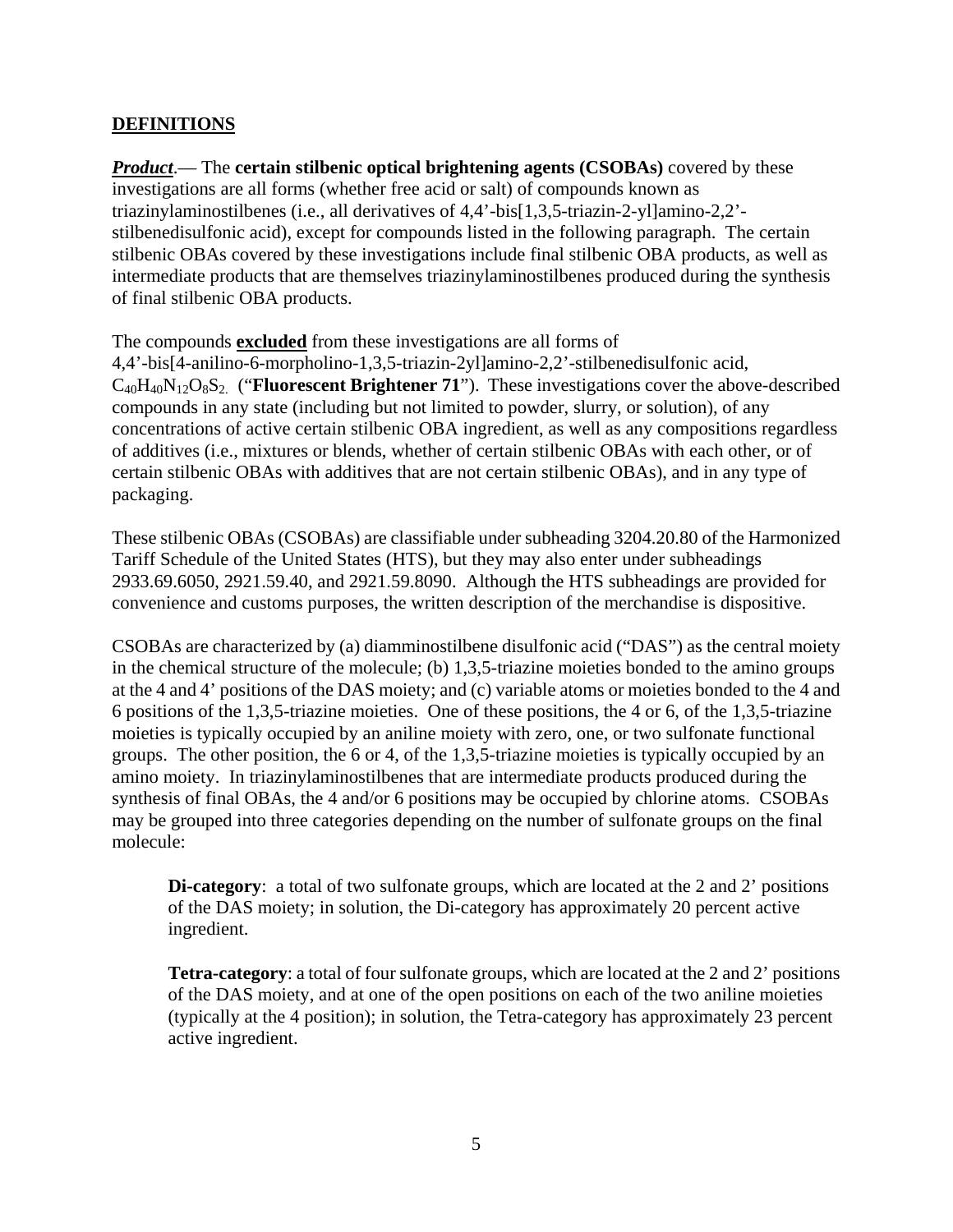#### **DEFINITIONS--***Continued*

**Hexa-category**: a total of six sulfonate groups, which are located at the 2 and 2' positions of the DAS moiety, and at two of the open positions on each of the two aniline moieties (typically at the 2 and 5 positions); in solution, the Hexa-category has approximately 16 percent active ingredient.

*Firm*.--An individual proprietorship, partnership, joint venture, association, corporation (including any subsidiary corporation), business trust, cooperative, trustee in bankruptcy, or receiver under decree of any court.

*Related firm.*--A firm that your firm solely or jointly owned, managed, or otherwise controlled; a firm that solely or jointly owned, managed, or otherwise controlled your firm; and/or a firm that was solely or jointly owned, managed, or otherwise controlled by a firm that also solely or jointly owned, managed, or otherwise controlled your firm.

*Establishment*.--Each facility of a firm in **CHINA AND/OR TAIWAN** involved in the production of **CSOBAs** (as defined above), including auxiliary facilities operated in conjunction with (whether or not physically separate from) such facilities.

*United States*.--For purposes of this proceeding, the 50 States, Puerto Rico, the U.S. Virgin Islands, and the District of Columbia.

*Importer.*--Any person or firm engaged, either directly or through a parent company or subsidiary, in importing **CSOBAs** (as defined above) into the United States from a foreign manufacturer or through its selling agent.

*Average production capacity*.--The level of production that your establishment(s) could reasonably have expected to attain during the specified periods. Assume normal operating conditions (i.e., using equipment and machinery in place and ready to operate; normal operating levels (hours per week/weeks per year) and time for downtime, maintenance, repair, and cleanup; and a typical or representative product mix). **Report quantities in (1) 1,000 pounds (total, on a 100 percent active ingredient basis); (2) 1,000 pounds (in solution, as produced/sold); and (3) 1,000 pounds (in powder, as produced/sold). When reporting (2) and (3), report the corresponding weighted average percentage of active ingredients contained.** These quantities should reconcile as follows: total quantity on a 100 percent active ingredient basis should equal the sum of the quantity in solution as produced/sold multiplied by the weighted average percentage of active ingredients contained in solution, plus the quantity in powder as produced/sold multiplied by the weighted average percentage of active ingredients contained in powder. For example, 1,000 pounds of 93 percent active powder converts to 930 pounds on a 100 percent active basis and 1,000 pounds of 22 percent active solution converts to 220 pounds on a 100 percent active basis. Therefore, if you report 1,000 pounds of 93 percent active powder and 1,000 pounds of 22 percent active solution, you would also report a total quantity of 1,150 pounds on a 100 percent active ingredient basis. Follow the same methodology for the reporting Fluorescent Brightener 71.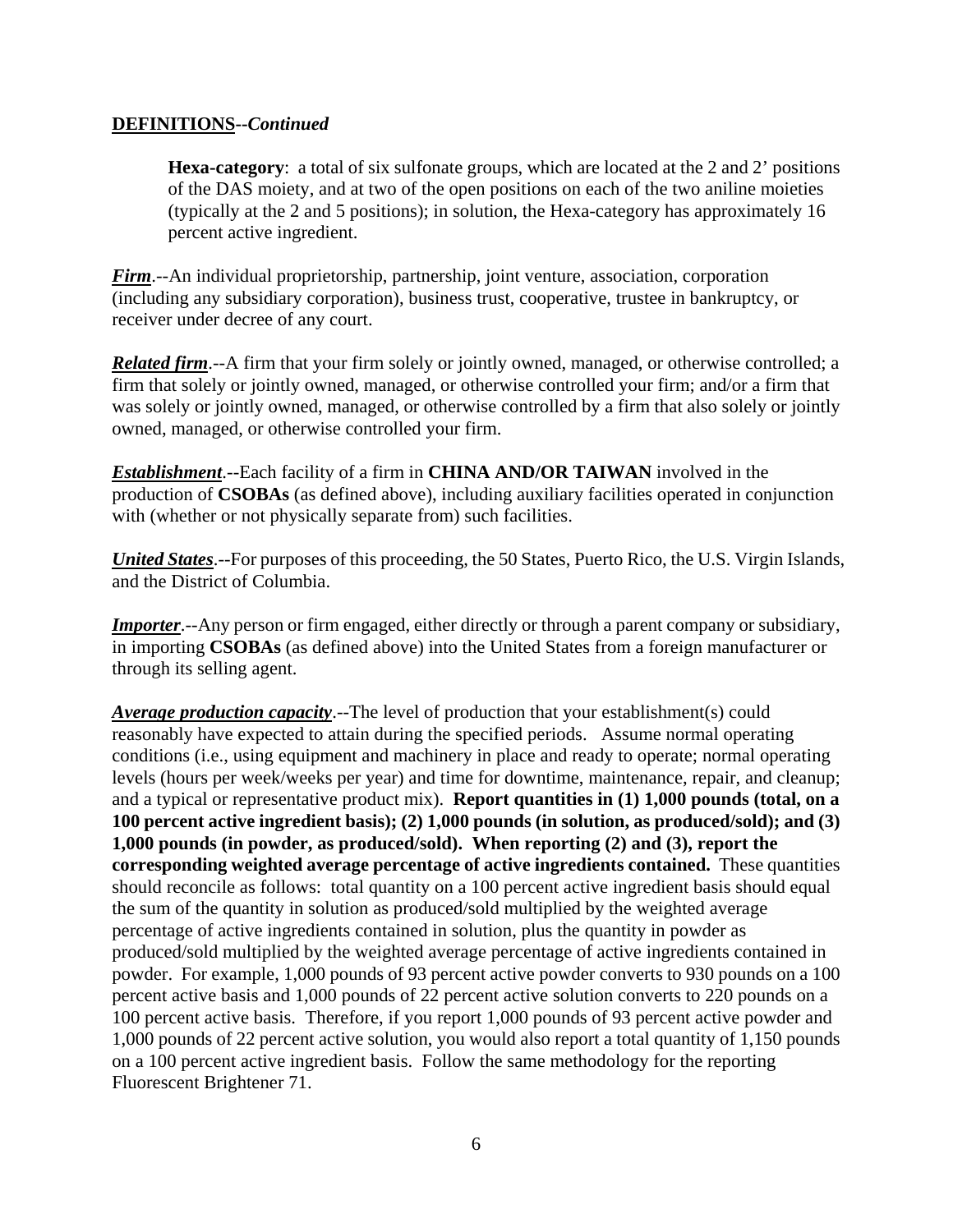# **DEFINITIONS—***Continued*

*Production*.--All production in your establishment(s) in **CHINA AND/OR TAIWAN**, including production consumed internally within your firm. Quantities should be net of returns. **Report quantities in (1) 1,000 pounds (total, on a 100 percent active ingredient basis); (2) 1,000 pounds (in solution, as produced/sold); and (3) 1,000 pounds (in powder, as produced/sold). When reporting (2) and (3), report the corresponding weighted average percentage of active ingredients contained.** These quantities should reconcile as follows: total quantity on a 100 percent active ingredient basis should equal the sum of the quantity in solution as produced/sold multiplied by the weighted average percentage of active ingredients contained in solution, plus the quantity in powder as produced/sold multiplied by the weighted average percentage of active ingredients contained in powder. For example, 1,000 pounds of 93 percent active powder converts to 930 pounds on a 100 percent active basis and 1,000 pounds of 22 percent active solution converts to 220 pounds on a 100 percent active basis. Therefore, if you report 1,000 pounds of 93 percent active powder and 1,000 pounds of 22 percent active solution, you would also report a total quantity of 1,150 pounds on a 100 percent active ingredient basis. Follow the same methodology for reporting Fluorescent Brightener 71.

*Shipments*.--Shipments of products produced in your establishment(s) in **CHINA AND/OR TAIWAN**. Quantities should be net of returns. **Report quantities in (1) 1,000 pounds (total, on a 100 percent active ingredient basis); (2) 1,000 pounds (in solution, as produced/sold); and (3) 1,000 pounds (in powder, as produced/sold). When reporting (2) and (3), report the corresponding weighted average percentage of active ingredients contained.** These quantities should reconcile as follows: total quantity on a 100 percent active ingredient basis should equal the sum of the quantity in solution as produced/sold multiplied by the weighted average percentage of active ingredients contained in solution, plus the quantity in powder as produced/sold multiplied by the weighted average percentage of active ingredients contained in powder. For example, 1,000 pounds of 93 percent active powder converts to 930 pounds on a 100 percent active basis and 1,000 pounds of 22 percent active solution converts to 220 pounds on a 100 percent active basis. Therefore, if you report 1,000 pounds of 93 percent active powder and 1,000 pounds of 22 percent active solution, you would also report a total quantity of 1,150 pounds on a 100 percent active ingredient basis. Follow the same methodology for reporting Fluorescent Brightener 71.

*Home market commercial shipments*.--Shipments, other than internal consumption and transfers to related firms, within **CHINA AND/OR TAIWAN**.

*Home market internal consumption/transfers to related firms*.--Shipments made to related firms in **CHINA AND/OR TAIWAN**, including product consumed internally by your firm.

*Export shipments*.--Shipments to destinations outside **CHINA AND/OR TAIWAN**, including shipments to related firms.